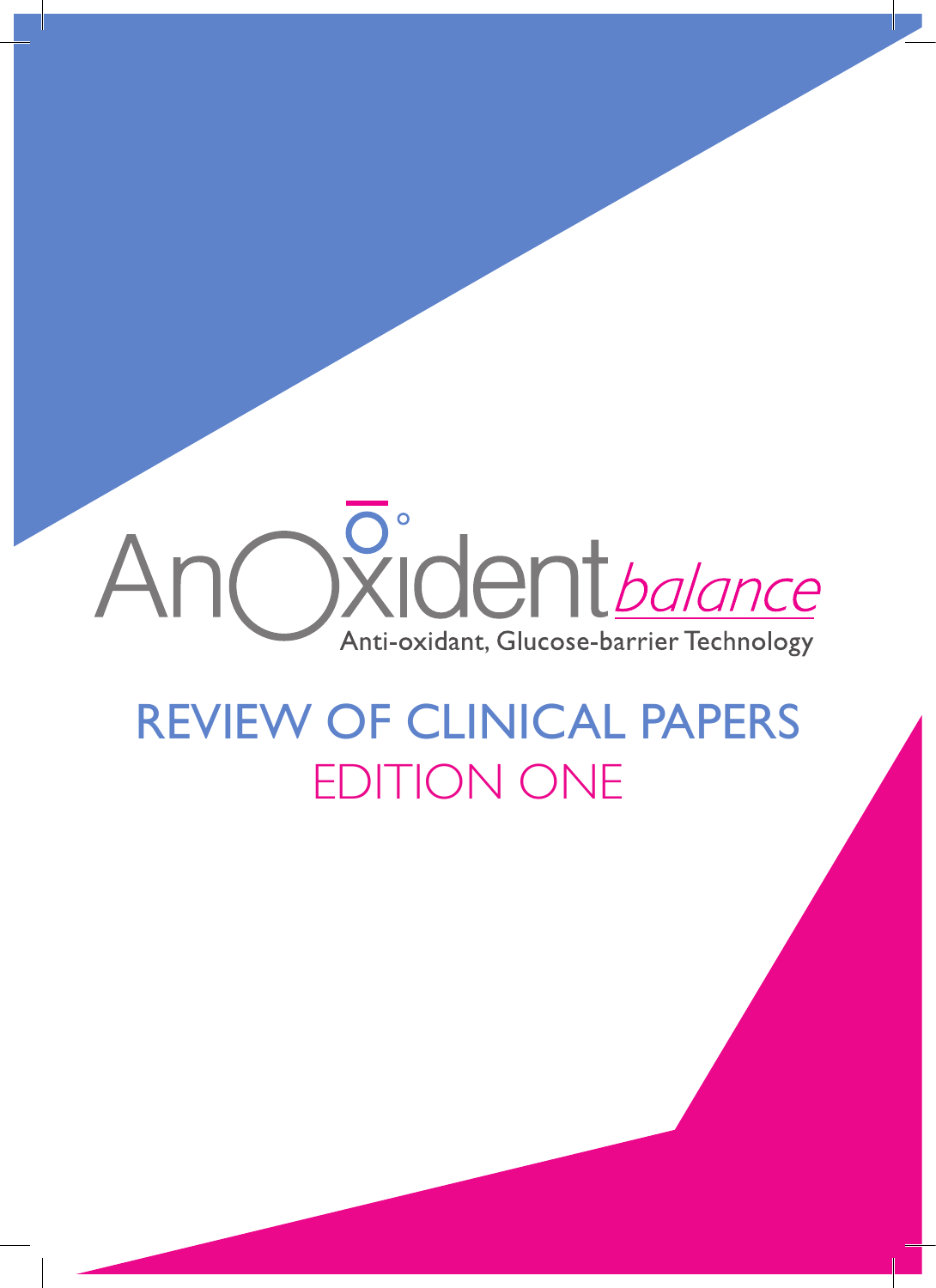#### 1. PERIODONTAL DISEASE AND DIABETES

*Professor Philip Preshaw, Specialist in Periodontics, Visiting Professor, Newcastle University*

People with diabetes are more prone to gum disease, especially if their diabetes is poorly controlled. Good oral hygiene and regular dental check-ups are particularly important for people with diabetes.

### What is periodontal disease?

Periodontal disease is the scientific name used to describe gum disease. There are two common forms of periodontal disease. The first is called gingivitis, which is mild inflammation of the gums. The other, more serious, form of gum disease is called periodontitis, in which there is more advanced inflammation of the gums, and the bone that holds the teeth in place begins to be gradually destroyed. If you have diabetes you are more likely to have periodontal disease. There is increasing evidence that serious gum disease can also make it harder for you to control your diabetes. Reassuringly, treatment of the gum disease can improve this problem.

# How is periodontal disease linked with diabetes?

In the general population, around 10% of all adults suffer from advanced periodontitis. The risk of developing periodontitis is approximately three times higher in people with diabetes, particularly if their diabetes is poorly controlled. We still do not know the precise reasons why people with diabetes are more likely to suffer from periodontal disease, and this is an ongoing area of research. There are probably several factors which are important, including:

- The immune system may not function properly in people with diabetes, thereby increasing the risk of periodontal disease.
- Excess lipid tissue (body fat) in obese people with diabetes may produce chemicals which make the gums more likely to become inflamed.
- Damage to capillaries (the small delicate blood vessels) in the gums may reduce the blood supply to the gums, thereby limiting the actions of defence cells.
- Wound healing is impaired in diabetes, and therefore, healing in the gums is also reduced.

The key thing to remember is that glycaemic control (of blood sugar levels) seems to be very important in determining how likely someone may be to develop periodontal disease. Previous research has suggested that people with diabetes with good glycaemic control did not have any greater risk of periodontal disease than people without diabetes. In the other direction, gum disease might affect your diabetes by increasing inflammation in your body and reducing how well your own insulin works.

*Source: Diabetes Research and Wellness Foundation. V5.0 published: April 2019*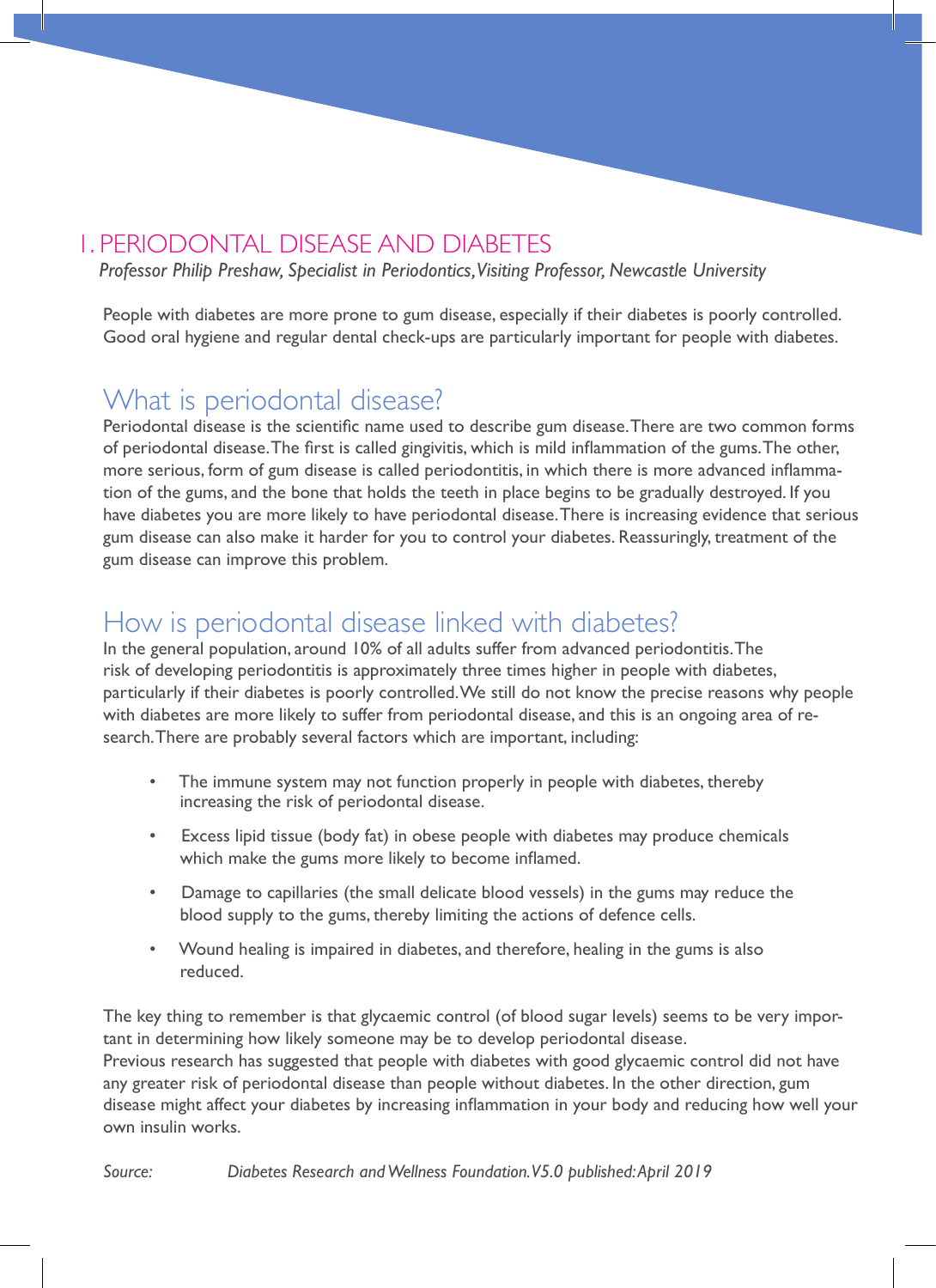#### 2. DIABETES AND PERIODONTAL DISEASE

Diabetes mellitus – a condition in which the body is unable to control its sugar levels properly - is an increasingly common disease in Western countries, affecting at least 5% of the population. In fact, it is thought likely that only about half of people affected with diabetes have actually been diagnosed. Overall, 80% of known diabetics are more than 40 years of age, with just 0.05% below the age of 15 years.

Dentists now know that, in patients with diabetes, untreated periodontal disease progresses very rapidly, often leading to early tooth loss. In addition, wound healing following dental extractions is often very slow and inefficient in these individuals. Other problems that might be encountered are abscesses (painful infections), gingivitis with ulcers or sores, and fissures or cracks at the corners of the mouth. Anti-diabetic medications may also cause a patient to suffer from a very dry mouth, which makes dental decay more likely.

Patients with Type 1 (primary, insulin-dependent) diabetes and the more common Type 2 (non-insulin dependent) diabetes each have a three times greater risk of periodontitis, compared with non-diabetic individuals. There is also a higher chance that they will suffer bone loss and experience an active and rapid form of the disease. In turn, the presence of unrecognized or untreated periodontitis makes it more likely that their diabetes will be poorly controlled. Therefore, treatment of periodontal disease in diabetic patients is crucial, not only to preserve the teeth, but to help prevent possible complications of uncontrolled diabetes.

#### Self-care at home

Your co-operation with the oral hygiene recommendations of your dentists is vital to the success of preventive treatment. It is essential that you maintain a regular and thorough cleaning routine at home, including careful tooth brushing twice daily and interdental cleansing once daily. Fluoride toothpastes, mouthwashes and gels will help provide protection against tooth decay.

*Source: European Federation of Periodontology 2015*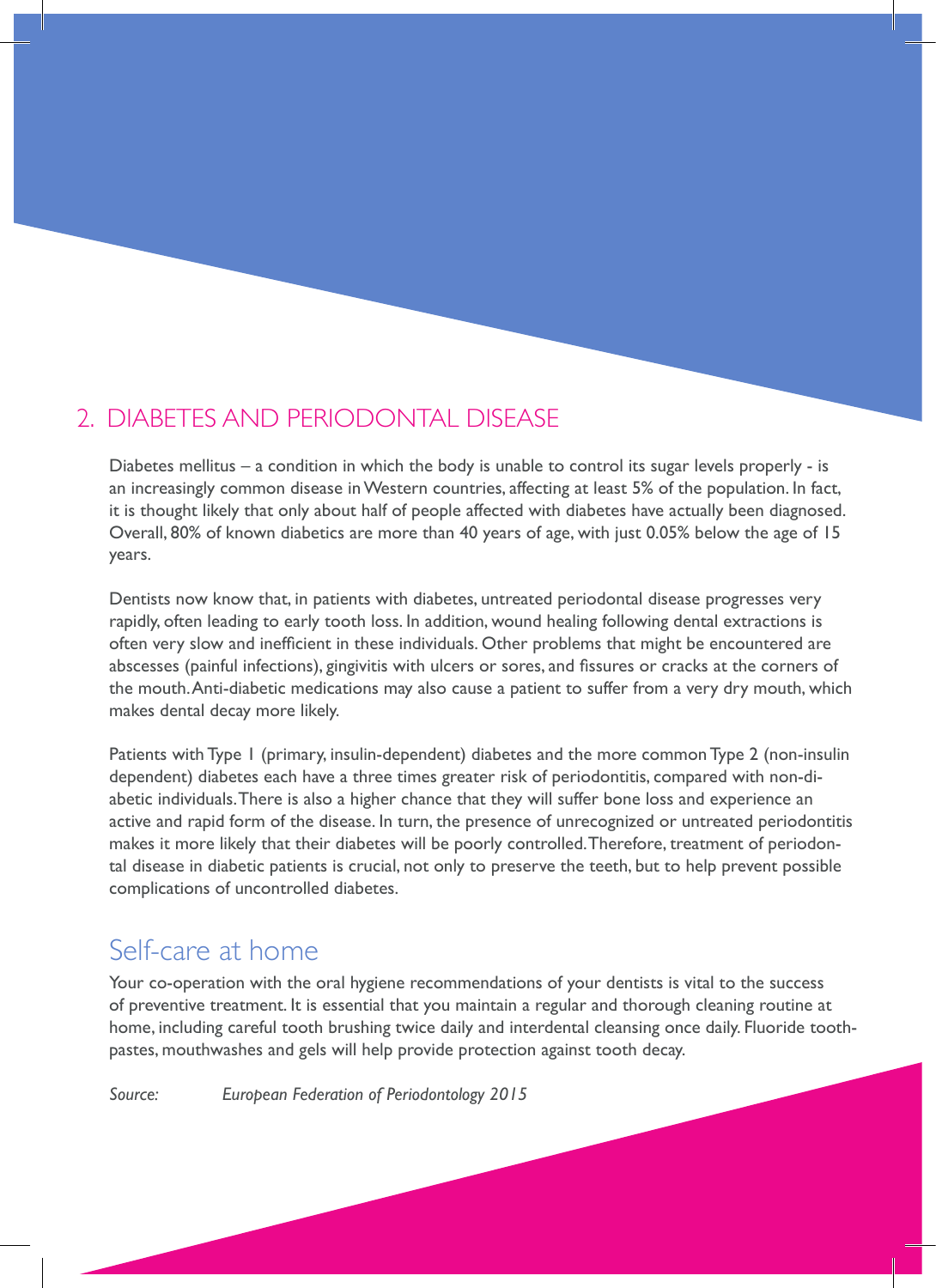#### 3. PERIODONTAL DISEASE AND DIABETES - A TWO-WAY STREET  *Brian L. Mealey, DDS, MS*

Background: The association between diabetes and inflammatory periodontal diseases has been studied extensively for more than 50 years. The author reviews the bidirectional relationships between diabetes and periodontal diseases.

Conclusions: A large evidence base suggests that diabetes is associated with an increased prevalence, extent and severity of gingivitis and periodontitis. Furthermore, numerous mechanisms have been elucidated to explain the impact of diabetes on the periodontium. While inflammation plays an obvious role in periodontal diseases, evidence in the medical literature also supports the role of inflammation as a major component in the pathogenesis of diabetes and diabetic complications. Research suggests that, as an infectious process with a prominent inflammatory component, periodontal disease can adversely affect the metabolic control of diabetes.

Conversely, treatment of periodontal disease and reduction of oral inflammation may have a positive effect on the diabetic condition, although evidence for this remains somewhat equivocal.

Clinical implications: Patients with diabetes who have periodontal disease have two chronic conditions, each of which may affect the other, and both of which require frequent professional evaluations, in-depth patient education and consistent educational reinforcement by health care providers.

*Source: JADA 2006;137(10 supplement):26S-31S. JADA, Vol. 137 http://jada.ada.org October 2006*

#### 4. BRITISH DENTAL JOURNAL | VOLUME 223 NO. 5 SEPTEMBER 8 2017

Poorly managed blood sugar levels in people with diabetes uses damage to nerves, blood vessels, the heart, the kidneys, the eyes and the feet. In the same way, the periodontium can also be affected. The damage to the blood vessels makes infections of the soft tissues and the bone supporting the teeth more likely. Poorly controlled blood sugar levels lead in turn to a rise in sugar levels in saliva, which increases the formation of dental plaque. Evidence shows that severe periodontal disease can increase blood sugar levels in people with diabetes and also in those who do not have diabetes. Interestingly, there is some scientific evidence to suggest that having periodontal treatment can improve long-term blood glucose levels in people with poor control. This in turn lowers the risk of experiencing the other common long-term complications of diabetes, including heart and kidney disease. In other words, we now know that periodontal disease and diabetes are linked in both directions. Keeping blood glucose levels low and stable can reduce the risk of periodontal disease, and looking after oral health could help to improve long-term outcomes in people living with diabetes.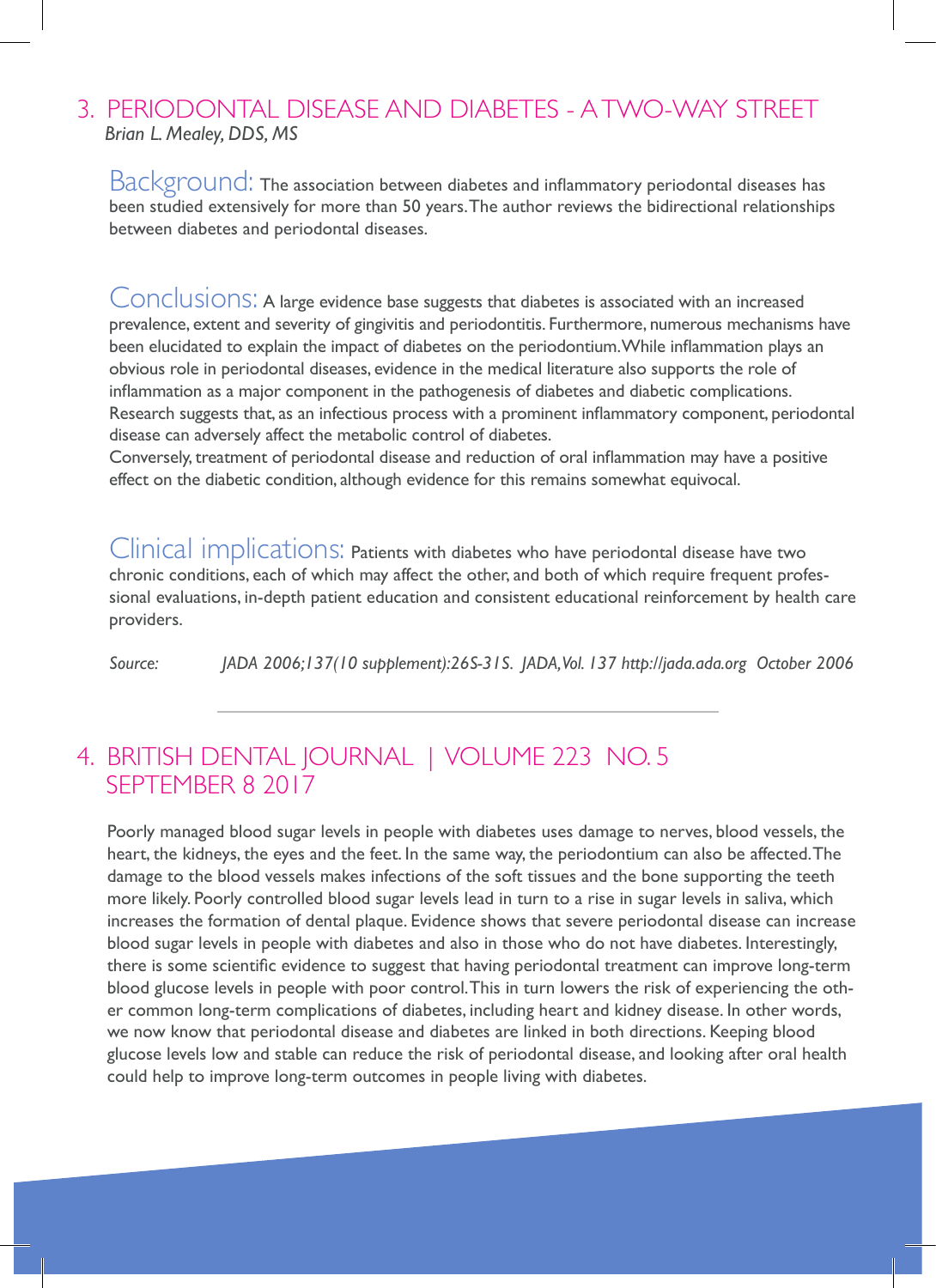#### 5. OXIDATIVE STRESS, SYSTEMIC INFLAMMATION, AND SEVERE PERIODONTITIS

*F. D'Aiuto, L. Nibali, M. Parkar, K. Patel, J. Suvan, and N. Donos*

#### Abstract:

Periodontal infections have been associated with a state of chronic inflammation. To ascertain whether severe periodontitis and its treatment are associated with oxidative stress, we recruited 145 cases (periodontitis) and 56 controls in a case-control study. A further pilot intervention study of 14 cases (periodontal therapy) was performed. Blood samples were taken at baseline (case-control) and 1, 3, 5, 7, and 30 days after treatment (intervention). Diacron-reactive oxygen metabolites (D-ROM), anti-oxidant potential, C-reactive protein (CRP), interleukin-6, and lipid profiles were determined with high-sensitivity assays in serum. Patients with severe periodontitis exhibited higher D-ROM levels (P < 0.001) and lower total anti-oxidant capacity (P < 0.001) compared with healthy control individuals. These findings were independent of age, gender, smoking habits, ethnicity, and standard lipids differences. D-ROM levels were positively correlated with CRP  $(R = 0.4, P \le 0.001)$  and clinical periodontal parameters  $(R = 0.20, P < 0.05)$ . Acute increases of D-ROM  $(P < 0.01)$  were observed following periodontal therapy. Analysis of these data suggests a positive association between severe periodontitis and oxidative stress.

*Source: J Dent Res. 2010 Nov; 89(11): 1241–1246*

# 6. DIABETES AND PERIODONTAL DISEASE: A TWO-WAY RELATIONSHIP.

 *Casanova L, Hughes FJ, Preshaw PM.*

### Abstract:

Periodontitis and diabetes are common, complex, chronic diseases with an established bidirectional relationship. That is, diabetes (particularly if glycaemic control is poor) is associated with an increased prevalence and severity of periodontitis, and, severe periodontitis is associated with compromised glycaemic control. Periodontal treatment (conventional non-surgical periodontal therapy) has been associated with improvements in glycaemic control in diabetic patients, with reductions in HbA1c of approximately 0.4% following periodontal therapy. For these reasons, management of periodontitis in people with diabetes is particularly important. The dental team therefore has an important role to play in the management of people with diabetes. An emerging role for dental professionals is envisaged, in which diabetes screening tools could be used to identify patients at high risk of diabetes, to enable them to seek further investigation and assessment from medical healthcare providers.

*Source: Br Dent J. 2014 Oct;217(8):433-7. doi: 10.1038/sj.bdj.2014.907*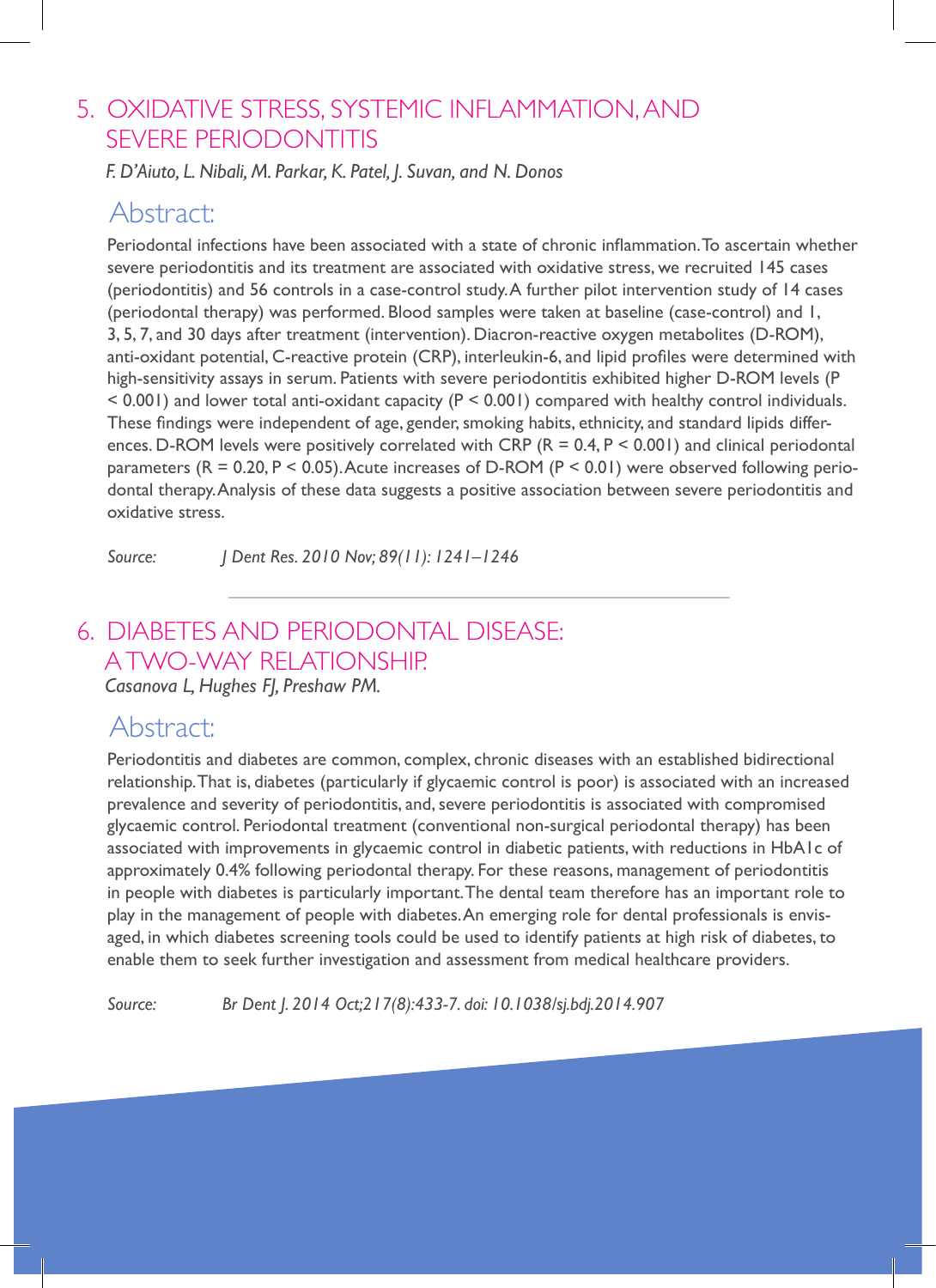# 7. CORRELATION BETWEEN SALIVARY GLUCOSE LEVEL AND GINGIVITIS IN PATIENTS WITH DIABETES

*Sadia Iqbal, Saad Asad, Farhat Kazmi, Fareeha Bokhari* 

### Abstract:

Introduction: Type I Diabetes has been linked with an increased risk of gingivitis and periodontal disease. Patients with periodontal disease and/or diabetes show differences in the profile of constituents in whole saliva. This profile reflects the nature and amplitude of the host response to a periodontal microbial challenge and /or response to diabetes mellitus.

Objectives: To compare gingival health between control group and patients with type I Diabetes and to assess whether there is any association between gingivitis/periodontitis and salivary glucose level.

Patients and methods: Study was conducted on 90 subjects; 30 control and 60 diabetics. Gingival and periodontal status was assessed for both the groups clinically. Then unstimulated whole saliva samples from diabetics and control group were collected stored and frozen at -20 C. Saliva samples were then thawed, centrifuged and its supernatant portion was analyzed by Dimension Clinical Chemistry System for Salivary glucose levels. SPSS 17.0 was used for statistical analysis.

Results: Results showed that gingivitis was statistically significantly higher among the type I diabetic patients when compared with the control group p < 0.05.

Conclusion: It was concluded that gingival health was compromised in diabetic children. It was also concluded that salivary glucose levels were higher in the patients with type I as compared to control group.

*Source: Journal of Islamabad Medical & Dental College (JIMDC); 1211(1):10-13*

#### 8. SCIENTIFIC EVIDENCE ON THE LINKS BETWEEN PERIODONTAL DISEASES AND DIABETES: CONSENSUS REPORT AND GUIDELINES OF THE JOINT WORKSHOP ON PERIODONTAL DISEASES AND DIABETES BY THE INTERNATIONAL DIABETES FEDERATION AND THE EUROPEAN FEDERATION OF PERIODONTOLOGY

 *Sanz, Mariano; Ceriello, Antonio; Buysschaert, Martin; Chapple, Iain; Demmer, Ryan T.; Graziani, Filippo; Herrera, David; Jepsen, Søren; Lione, Luca; Madianos, Phoebus; Mathur, Manu; Montanya, Eduard; Shapira.*

# Abstract:

Background: Diabetes and periodontitis are chronic non- communicable diseases independently associated with mortality and have a bidirectional relationship.

Aims: To update the evidence for their epidemiological and mechanistic associations and re- examine the impact of effective periodontal therapy upon metabolic control (glycated haemoglobin, HbA1C).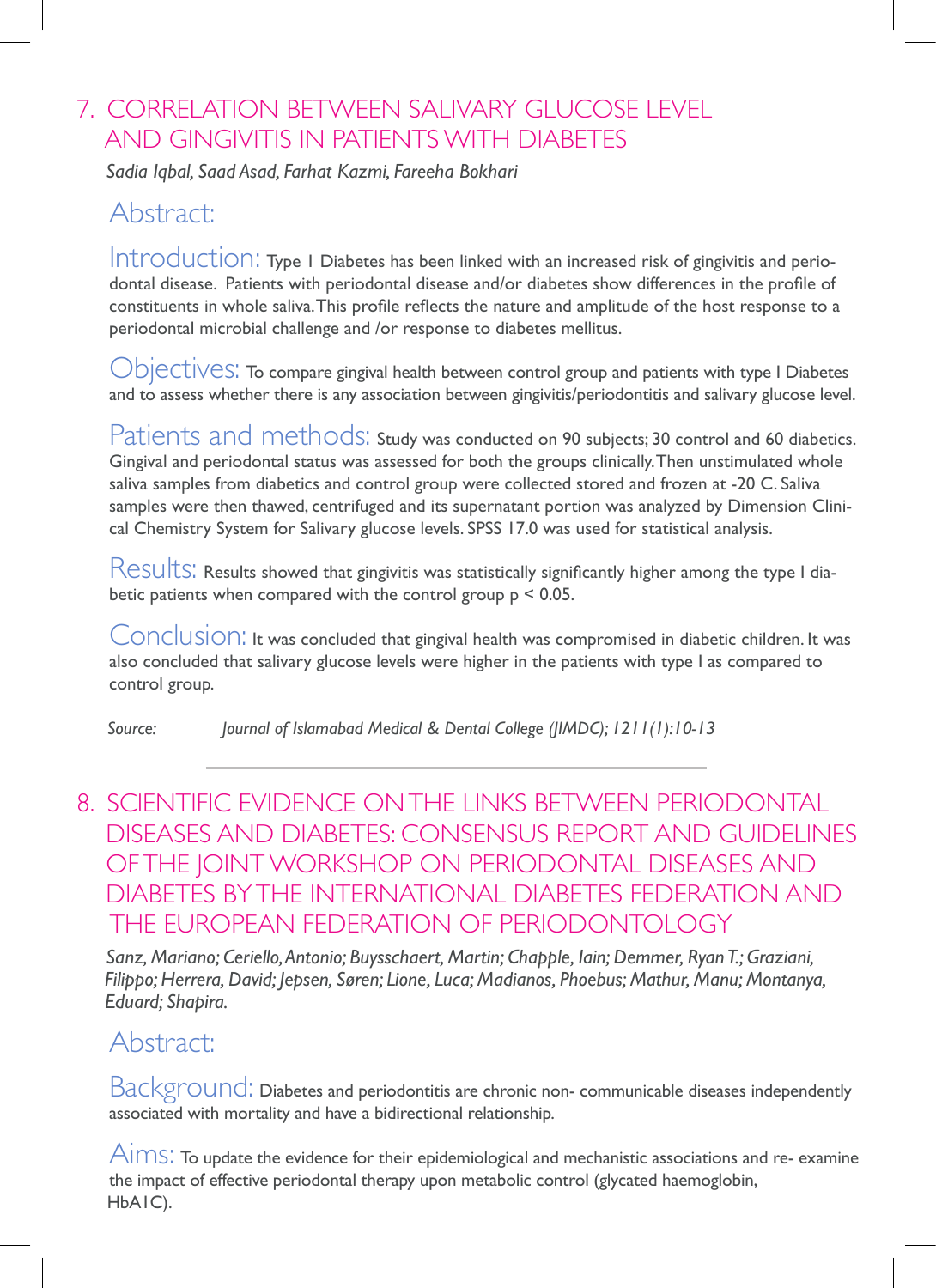Epidemiology: There is strong evidence that people with periodontitis have elevated risk for dysglycaemia and insulin resistance. Cohort studies among people with diabetes demonstrate significantly higher HbA1C levels in patients with periodontitis (versus periodontally healthy patients), but there are insufficient data among people with type 1 diabetes. Periodontitis is also associated with an increased risk of incident type 2 diabetes.

Mechanisms: Mechanistic links between periodontitis and diabetes involve elevations in interleukin (IL)- 1- β, tumour necrosis factor- α, IL- 6, receptor activator of nuclear factor- kappa B ligand/ osteoprotegerin ratio, oxidative stress and Toll- like receptor (TLR) 2/4 expression.

Interventions: Periodontal therapy is safe and effective in people with diabetes, and it is associated with reductions in HbA1C of 0.27–0.48% after 3 months, although studies involving longerterm follow-up are inconclusive.

Conclusions: The European Federation of Periodontology (EFP) and the International Diabetes Federation (IDF) report consensus guidelines for physicians, oral healthcare professionals and patients to improve early diagnosis, prevention and comanagement of diabetes and periodontitis.

*Source: Wiley, Journal of Clinical Periodontology. Accepted 4th July 2017. Co-published in the journal Diabetes Research and Clinical Practice*

#### 9. A SYSTEMATIC REVIEW AND META- ANALYSIS OF EPIDEMIOLOGIC OBSERVATIONAL EVIDENCE ON THE EFFECT OF PERIODONTITIS ON DIABETES. AN UPDATE OF THE EFP- AAP REVIEW

*Filippo Graziani, Stefano Gennai, Anna Solini, Morena Petrini*

 $\overline{A}$ IM: To update the available evidence on the impact of periodontitis on diabetes control, incidence and complications.

Methods: Observational studies on the effect of periodontitis on diabetes, published after 2012, were identified through electronic databases and hand-searched journals. Findings were summarized by evidence tables, using PRISMA statement. Quality of the included studies was evaluated through the Newcastle Ottawa scale.

Results: Healthy individuals with periodontitis exhibit a poor glycaemic control and a higher risk of developing diabetes. Individuals affected by diabetes show a deterioration of glycaemic control if also affected by periodontitis and significantly higher prevalence of diabetes-related complications. Limited evidence is available on gestational diabetes and type 1 diabetes.

Conclusions: Periodontitis has a significant impact on diabetes control, incidence and complications. Nevertheless, the heterogeneity and quality of the included publications suggest that caution should be exercised when interpreting the data and that there remains an important need for additional evidence.

*Source: Clin Periodontol. 2018;45:167–187. Wileyonlinelibrary.com/journal/jcpe. Accepted 22 October 2017.*